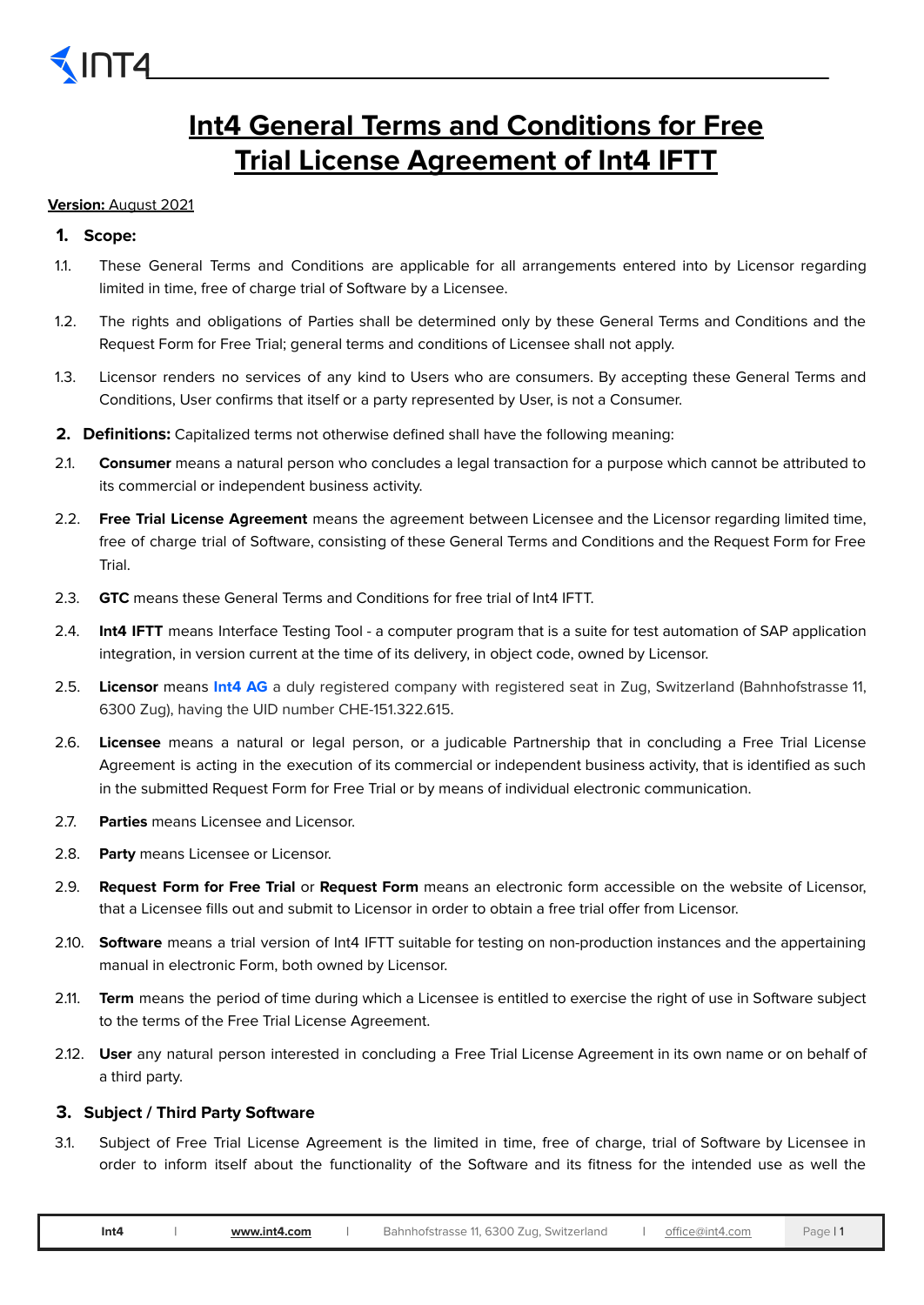granting of rights of use therein in the scope set forth in these GTC by the Licensor. The source code of the Software is not an object of the Free Trial License Agreement.

- 3.2. Licensor shall not be liable to Licensee for Software´s suitability for any particular use intended by Licensee or its suitability for its ordinary use.
- 3.3. Licensor will provide Licensee for the limited period of the Term with a manual of Software only in English in electronic format including an installation tutorial, which enables the Licensee to install Software autonomously.
- 3.4. Installation, configuration, parametrization, training, maintenance, consultancy services, data migration and services of any kind, that are not expressly agreed upon by the Parties, are not subject of Free Trial License Agreement.
- 3.5. Licensor hereby declares that is the creator and owner of proprietary copyrights to Software. Licensor declares at the same time that Software is an Add-on to the SAP NetWeaver 7.40 software which is owned by Business Objects Software Limited trading as "SAP Solutions" (1012 - 1014 Kingswood Avenue, City West Business Campus, Dublin 24, Ireland - hereinafter "**SAP**"), according to the agreement between Licensor and SAP. **The Licensee declares** that is informed about the attached SAP requirements and may only use the Software in compliance with the SAP requirements as set forth in **Attachment 1**

#### **4. Hardware and Software environment**

- 4.1. Licensee is solely responsible for and shall ensure that its IT infrastructure (hard- and software) meets the requirements for the proper operation of Software and is maintained appropriately.
- 4.2. In order to use Software, Licensee will require appropriate licenses for SAP NetWeaver or the appropriate other licenses applicable to the respective underlying SAP software. Licensor declares that Software is compatible with SAP NetWeaver basis component 7.40 and onwards and SAP Process Integration/Orchestration 7.3, 7.4 and 7.5. Licensor has certified Software with SAP according to SAP certification procedures.

### **5. Conclusion**

- 5.1. By filling out the Request Form and clicking on the button "APPLY" located on the website of Licensor, the User submits an offer to the Licensor for concluding a Free Trial License Agreement.
- 5.2. User warrants that all data provided by it in the Request Form is true, current, correct and complete.
- 5.3. Licensor is not obliged to inform the User about a receipt of its Request Form in electronic form. In the event Licensor does not reply to the submitted Request Form within 14 calendar days after it was sent, the request for the conclusion of a Free Trial License Agreement shall be deemed rejected by Licensor. In the event the Licensor approves the Request Form, it will convey the installation file as well as the license key to the e-mail address given by the User within the Request Form. The Free Trial License Agreement shall become legally binding as soon as the Licensor provides a valid license key to the Licensor.
- 5.4. In order to complete the installation of Software and enter the license key, User must confirm that it is familiar with and accepts these GTC by ticking a corresponding box in the dialog window. If User does not accept these GTC it should refrain from installation of Software and delete any downloaded files received from Licensor.
- 5.5. In the event User concludes Free Trial License Agreement on behalf of any other party who shall be the Licensee, it confirms by ticking the box described in section 5.4. that is legally authorised to do so.
- 5.6. Licensor reserves the right to render its services and/or make Software available to Users that are acting in the execution of their commercial or independent business activity while concluding a Free Trial License Agreement and reside in the countries, which guarantee at least equal level of legal protection of copyrights regarding software as within the EU.

#### **6. Term**

6.1. The Term of Free Trial License Agreement is 30 calendar days starting from the activation of the license key. Free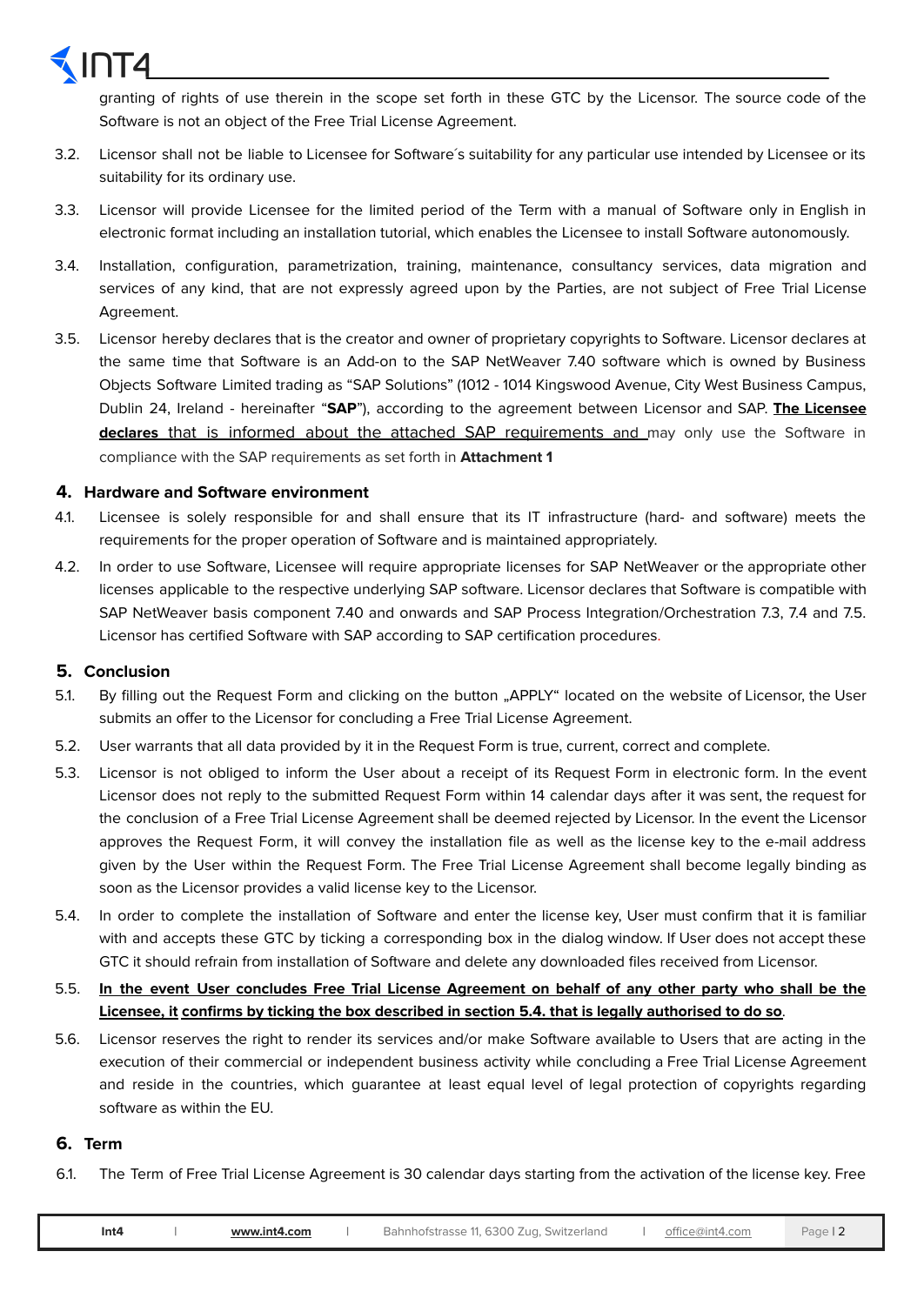

Trial License Agreement ends automatically at the end of Term.

### **7. License**

- 7.1. For the Term specified in section 6. of these GTC and subject to the conditions of these GTC, Licensor grants to Licensee a non-exclusive, worldwide, limited in time, revocable upon the terms set forth in these GTC, untransferable and not sublicensable right to use the Software and the appertaining manual exclusively for the purpose of usability tests on other than production instances and without the rights to create derivative works.
- 7.2. Notwithstanding the applicable mandatory rules of law Licensee shall not, and shall not permit or assist any third party to: (i) reproduce, modify, translate, adapt, rearrange or otherwise modify Software or correct errors hereof unless agreed to by Licensor in writing; (ii) reverse engineer, disassemble or otherwise attempt to determine ideas, structures and principles of Software; (iii) use Software or a part of Software to develop any other product, especially if it could be competitive with Software or for any other commercial purposes; (iv) remove any proprietary notices contained in Software or program documentation; (v) distribute, (sub)license, assign or (re)sell Software; (vi) use Software to render data processing center services, outsourcing services or application services to third parties; (vii) distribute Software or copies thereof to the public, including use or rental; (viii) or otherwise commercially exploit Software; (ix) use Software in a manner that would give rise to civil liability, or that constitutes or encourages conduct that could constitute a criminal offense, under any applicable Law; (x) demonstrate Software to third parties on production systems; (xi) provide to third parties any evaluation regarding to Software; (xii) allow any third party that offers or provides services that are competitive to Software to use or access Software.

#### **8. License Infringement / Contractual Penalty**

8.1. In the event of any breach of **sections 7.1. – 7.2** Licensee shall pay to Licensor for each breach a contractual penalty of CHF 25'000 (say: twenty-five thousand Swiss francs) to Licensor. In case the damages of Licensor surpass the contractual penalty described in this section 8.1, Licensor shall be entitled to demand the surpassing amount of damages according to statutory provisions. The payment of the contractual penalty does not free the Licensee from its obligations under this Free Trial License Agreement.

#### **9. Trademarks**

9.1. Granting of rights of any kind in or to Licensor's trade name, trademark, service mark, slogan, logo or domain name to Licensee is not subject of Free Trial License Agreement.

#### **10. Ownership**

- 10.1. Licensor retains and shall have sole and exclusive ownership of all rights (including any registered and unregistered intellectual property rights worldwide such as, but not limited to patents, copyrights, trademarks, product names, domain names, designs, Software and its source and object code, web-design, trade secrets, know how, moral rights, database protection etc.), title, and interest (hereinafter: "IP Rights") in and to Software, deliverables, possible documentation (e.g. manuals), specifications, materials and other items provided or created according this Free Trial License Agreement, including all derivative works of or modifications or improvements to the foregoing.
- 10.2. Unless stated expressly otherwise in this Free Trial License Agreement, such IP Rights of the Licensor may not be used in any way, disclosed, transferred, sold, published or otherwise exploited by the Licensee.
- 10.3. In the event Licensee creates, solely or jointly with Licensor or third parties, derivative works, modifications, or improvements with respect to any item mentioned in section 10.1, Licensor retains and shall have sole and exclusive ownership of all IP Rights in and to such items. Licensee hereby transfers to Licensor free of charge all IP Rights in and to such items upon their creation without restrictions in terms of material scope, time or geographical scope. Licensee represents that Licensee has corresponding agreements, permitting Licensee to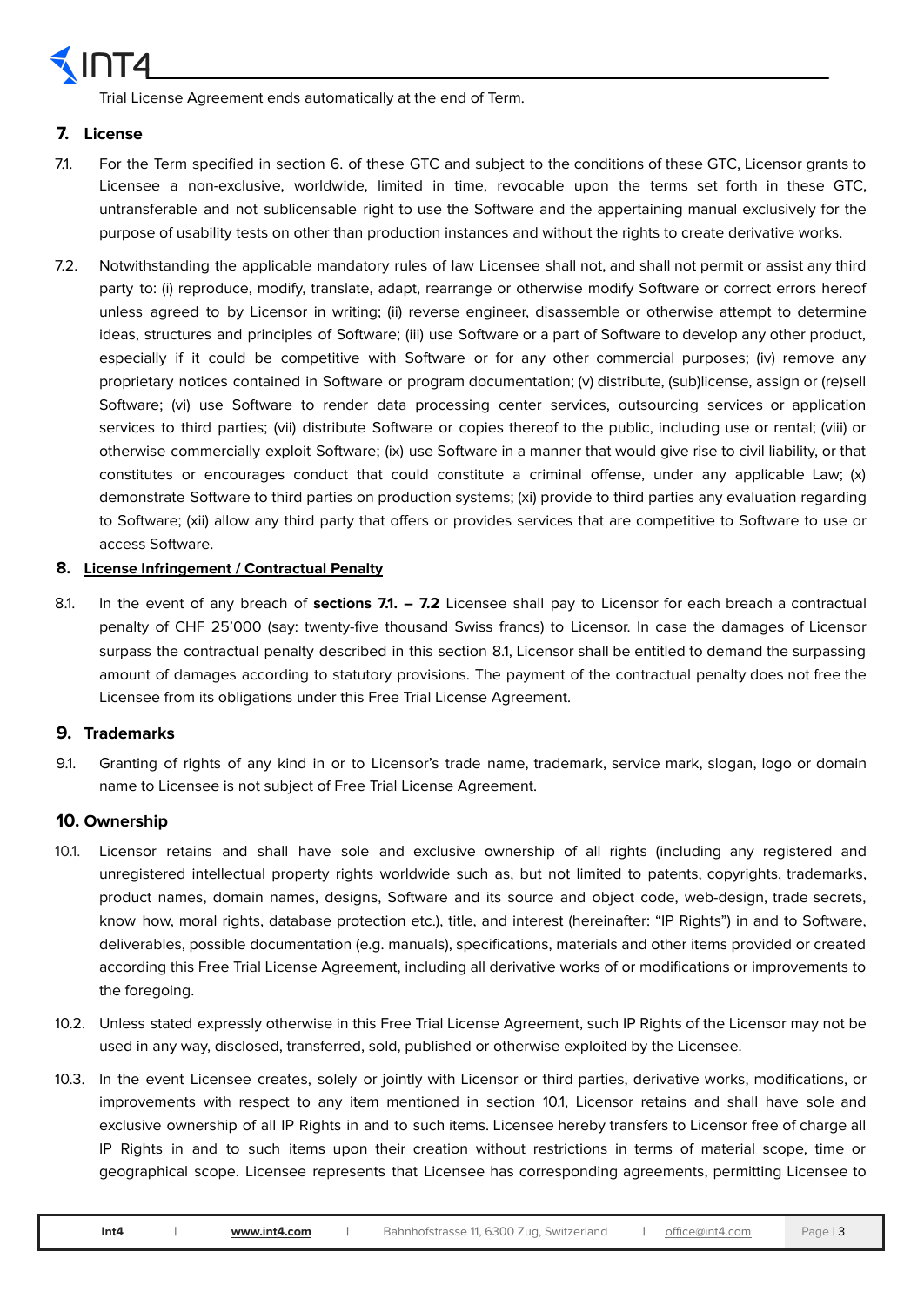

comply with this section 10.3 with all its employees, agents and/or subcontractors.

#### **11. Limited Warranty**

11.1. Licensor warrants to the best of its knowledge that Software does not violate or infringe any rights of third parties in regard to intellectual property, patents and/or trademarks and that to the best of its knowledge no legal action has been taken against Licensor for any infringement or violation of any third-party intellectual property rights. Licensor warrants to hold Licensee harmless and indemnify Licensee for any cost, loss or damage it may incur due to a lawsuit or threatened lawsuit brought against it in regard to Licensee's use of Software, provided such use by the Licensee is in conformity with this Free Trial License Agreement. Licensee shall promptly notify Licensor in case of such action giving reasonable details and request Licensor's consent prior to any settlement in relation to such lawsuit or claim. Licensor shall never be liable to Licensee if and to the extent the infringement of third parties' rights are based solely on an alteration or modification or use of Software by Licensee which is not in compliance with this Free Trial License Agreement.

#### **12. Limitation of Liability**

- 12.1. To the maximum extent permitted by applicable law, Software and any services are provided "AS IS" and without any warranty of any kind (either express, implied or by application of law). Therefore, Licensor provides in particular no warranty and disclaims all assurances as to the general merchantability and fitness of Software for a particular purpose, conformity with applicable regulations, data accuracy and correctness of the results delivered by Software when in use. The selection and use of the Software is the sole responsibility of Licensee, and Licensee is solely responsible for the correctness of its work results and the diligent performance of its services. Licensee will make no representations or warranties on behalf of Licensor regarding Software or any services rendered by Licensor.
- 12.2. In particular, but not limited to, Licensor is in no event liable for: (i) any disturbance, malfunction or changes of hardware and/or software environment deployed by Licensee in order to run the Software; (ii) operating and malfunctions resulting of outdated third parties' software being installed on the same instances or hardware as Software; (iii) disturbance of the Internet access of Licensee or any third party; (iv) any alteration or modification of Software by Licensee or any use of Software which is not in compliance with this Free Trial License Agreement; (v) other events out of control of Licensor(such as breakdown of a data center, failure of access providers, breakdown of a power plant etc.); (vi) changes of the hardware and/or software environment; (vii) force majeure events.
- 12.3. Licensor shall only be liable for unlawful intent and gross negligence as well as only for direct damage caused by bodily injury. Any further liability of the Licensor shall be excluded to the maximum extent permitted by law. In particular, Licensor shall not be liable for minor and medium negligence, any lack of commercial success, lost profits or any other consequential and indirect damages. Furthermore, any liability of Licensor for actions of auxiliary persons and contractual partners Licensor engages for the performance of the Free Trial License Agreement shall be excluded to the maximum extent permitted by law.

### **13. Indemnification**

13.1. Licensee shall defend, indemnify and hold harmless the Licensor and its affiliates from all losses, liabilities, damages and expenses (including court fees and reasonable attorney fees) incurred as a result of any claim, demand, action or proceeding arising out of any breach of this Free Trial License Agreement by the Licensee. Licensor shall promptly notify Licensee in case of such legal action and request Licensee's consent prior to any settlement in relation to such lawsuit or claim.

#### **14. Force Majeure**

14.1. Neither Party will be liable to the other for any failure or delay in performance by circumstances beyond its control, including but not limited to, acts of God, fire, explosion, earthquakes, drought, tidal waves, floods, war,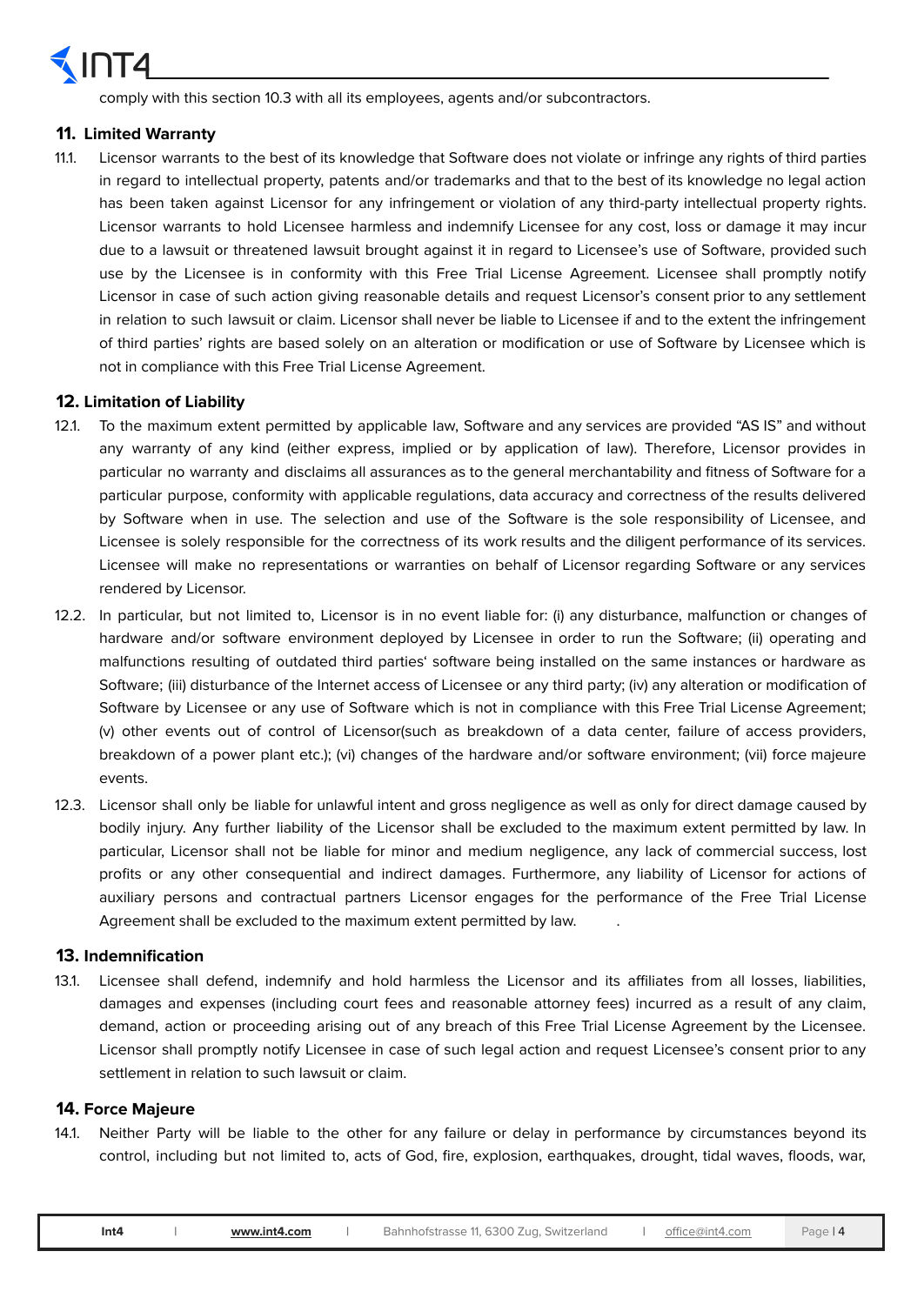invasion, act of foreign enemies, rebellion or civil war, embargo, contamination, epidemics, pandemia, riot, strikes, governmental action or terrorism.

14.2. If Force Majeure continues for more than fifteen (15) days preventing a Party from performing, either Party may terminate Free Trial License Agreement upon a notice to the other Party.

### **15. Confidentiality**

- 15.1. For purposes of Free Trial License Agreement, "**Confidential Information"** shall mean any and all information received from the other Party or information regarding the other Party or its enterprise disclosed or obtained in any other way in connection with the Partner Agreement such as but not limited to information related to or regarding a disclosing party's products, services, technology, organization, billing records, investments, business plans, customers, prospective customers and other information that might have economic value, Software and its source code, Software documentation, customer lists, the conclusion of this Partner Agreement and its terms and conditions, regardless of whether such information was marked as "confidential", "restricted", "proprietary" or similarly and irrespective of the form such information was disclosed or obtained (including but not limited to in writing, digitally, orally, by visible inspection or in any other form).
- 15.2. Information will not be deemed Confidential Information under Free Trial License Agreement if such information (i) is publicly known; (ii) known to the receiving Party prior to receipt from the disclosing Party; (iii) becomes publicly known or otherwise ceases to be secret or confidential, except through a breach of Free Trial License Agreement by the receiving Party; or (iv) is independently developed by the receiving Party.
- 15.3. Each Party shall (a) use Confidential Information solely for the purpose and to the extent necessary to perform its rights and obligations under the Free Trial License Agreement and (b) not disclose such Confidential Information to third parties.
- 15.4. Each Party shall take technical and organisational measures reasonably required to prevent the unauthorized use or disclosure of Confidential Information. Confidential Information of the other Party shall only be disclosed or made accessible to staff members who need to know this information and require the documents to perform Free Trial License Agreement, or an individual contract concluded on the basis of Free Trial License Agreement and who have themselves been contractually obligated to maintain confidentiality. Neither Party shall pass on Confidential Information of the disclosing Party to third parties without the disclosing Party's prior written consent, except as necessary to exercise its rights under Free Trial License Agreement. If such consent has been granted, the third party must be obligated in writing to maintain confidentiality in accordance with the provisions of this section 15.
- 15.5. A Party may disclose Confidential Information of the other Party only if it is compelled by Law to disclose Confidential Information upon request or decision of the competent authority or court, after it provided the other Party with notice of such disclosure and the other (disclosing) Party did not attain limitation of the disclosure. The receiving Party shall provide the other (disclosing) Party with reasonable assistance, at the disclosing Party's cost, if the disclosing Party wishes to contest the disclosure.
- 15.6. Each Party shall return the documents, materials, or information of the other Party that it has received in connection with the performance of Free Trial License Agreement, including all copies thereof, at any time at the latter's request, or confirm that such documents have been destroyed.
- 15.7. The confidentiality obligation is binding throughout the term of Free Trial License Agreement and five years after its termination.

### **16. Termination**

- 16.1. Both Licensor and Licensee may terminate this Free Trial License Agreement at their sole discretion at any time with immediate effect.
- 16.2. In case of termination of Free Trial License Agreement: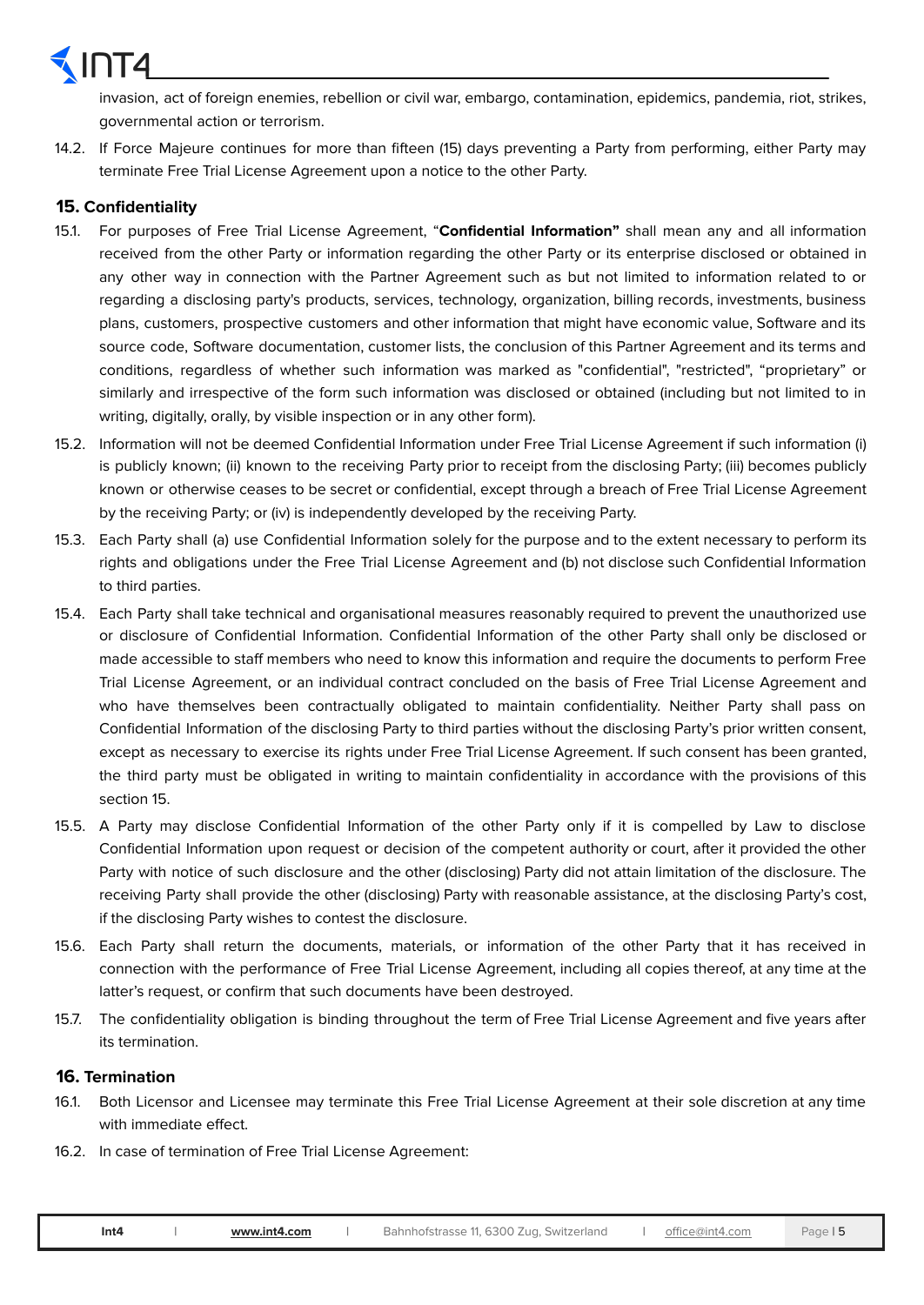- a. any right to use Software granted to Licensee extinguishes,
- b. Licensee shall immediately cease to use and uninstall Software on each and every server and destroy all copies of Software and upon Licensor's request deliver a confirmation of the execution of these activities to Licensor.

#### **17. Data Protection**

- 17.1. Each Party undertakes to comply with all applicable data protection regulations in their respective areas.
- **17.2.** Licensor informs Licensee about the processing of Personal Data in connection with the conclusion and performance of the Free Trial License Agreement in it's Personal Data Protection Notice which can be accessed under: **https://int4.com/Docs/Personal\_Data\_Protection\_Notice.pdf**

#### **18. Compliance with Laws**

18.1. Licensee shall comply with the statutory provisions of public law applicable to Free Trial License Agreement and use of Software. In particular it shall not violate antitrust laws and shall take all necessary measures to avoid corruption and violations against the rules of fair competition, trade restrictions and/or legally required concessions.

#### **19. Entire Agreement / Written Form / English Language**

- 19.1. Free Trial License Agreement, including Attachments thereto, contains all agreements between the Parties relating to the subject of Free Trial License Agreement. All the amendments to Free Trial License Agreement shall be made in writing or else shall be null and void.
- 19.2. All notices, consents, waivers and other communications in connection with Free Trial License Agreement must be in English, in writing (electronic signatures are deemed to be sufficient), and will be deemed given when (i) delivered to the appropriate address by hand, courier, post or e-mail.

#### **20.Severability**

20.1. Should portions of Free Trial License Agreement be or become invalid in part or in their entirety, this shall not affect the validity of the remaining provisions. The Parties rather shall undertake to replace the invalid provision with a valid provision that comes closest to the desired economic intent.

### **21. Applicable Law**

21.1. The Free Trial License Agreement shall be governed by and construed in accordance with the laws of Switzerland to the exclusion of the UN Convention on the International Sale of Goods (CISG) and any conflicts of law's provisions.

### **22.Venue**

22.1. Any dispute between the Parties that may arise out of Free Trial License Agreement or in connection with Free Trial License Agreement shall be submitted to the competent ordinary courts of the canton of Zug, Switzerland, provided that the Licensee is a merchant, a legal person or a legal entity under public law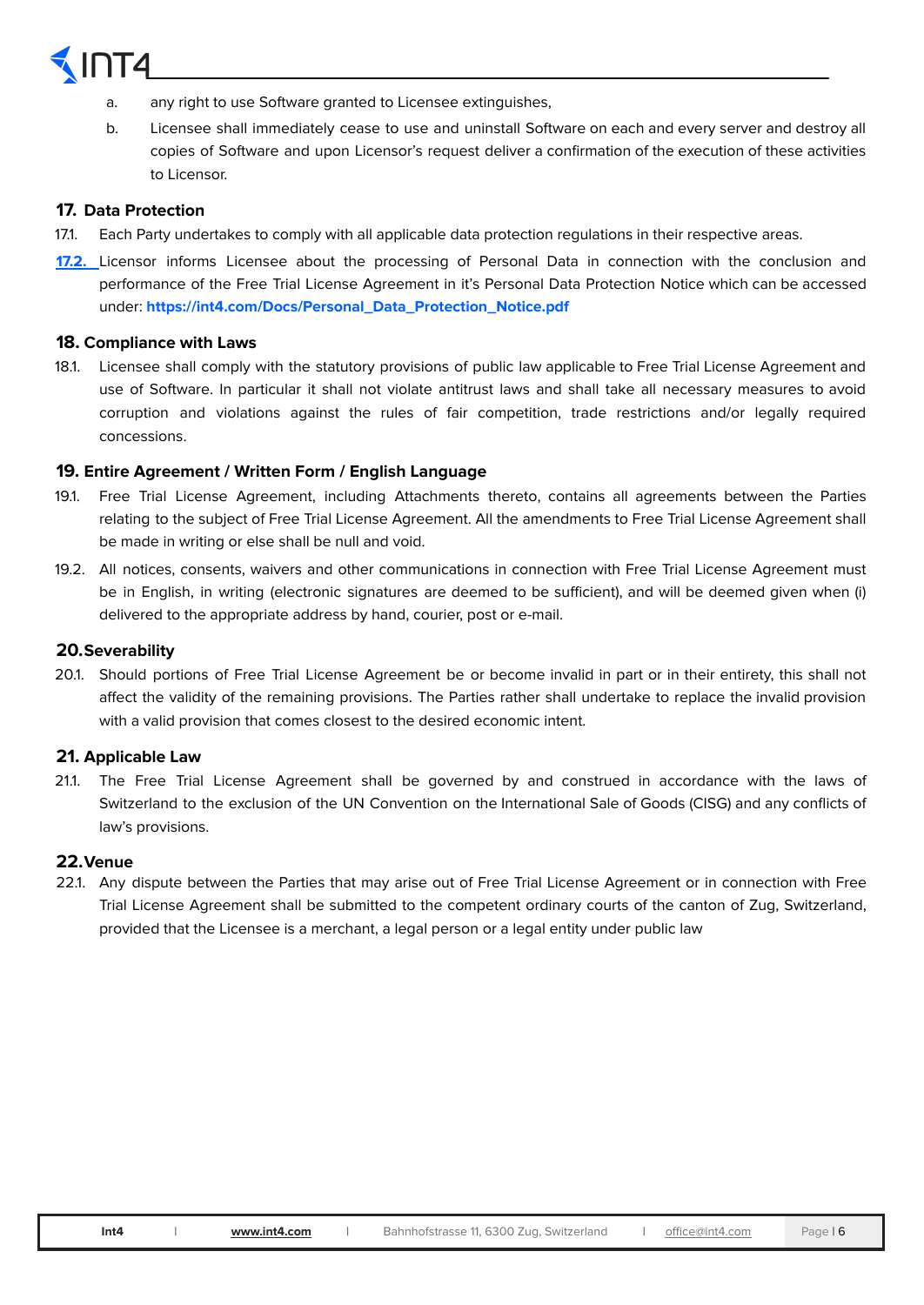# **Attachment 1**

# **to section 3.5. of Int4 General Terms and Conditions for Free Trial License Agreement of Int4 IFTT**

Due to the provisions of the section 2.3 of . Exhibit  $A - 1$  - Development Licenses - to the Platform Application Development Cooperation Agreement" of agreement between SAP and Licensor, the Licensor is obliged to inform the Licensee about the following provisions and the Licensee shall comply with them. Licensee accepts and acknowledges the fact that the following conditions might be amended unilaterally by the SAP, and Licensee shall not have any claims against Licensor due to such situation.

For the purpose of this Attachment:

- Δ the Licensor shall be referred to as the Partner;
- Δ Licensee shall be referred to as the End User;
- Δ Licensor and SAP shall be referred to as the Parties.
- Δ The Software shall be referred to as the Add-on.

Section 2.3 of "Exhibit  $A - 1$  - Development Licenses - to the Platform Application Development Cooperation Agreement" of agreement between SAP and Licensor:

- 2.3.1.1. The software, particularly the ABAP Workbench and SAP NetWeaver, contains software tools. These tools may not be transferred, either in whole or in part, into modified or created software. Partner must use these tools only to modify or create Add-ons to the Software or non-SAP software in accordance with the terms and conditions set forth herein. The Software contains function modules, which are stored in a function library. Some of these function modules carry an indicator expressly releasing them for transfer into modified or newly created software. Partner may only transfer these function modules into Modifications to the Software. The function modules must in principle not be altered or decompiled.
- 2.3.1.2. Partner acknowledges that it performs Modifications and Add-ons to the Software and uses the tools and function modules at its own risk and only if it is technically capable of doing so without unauthorized decompiling. Further, SAP assumes no responsibility for Java developments or implementations developed by the Partner when creating Modifications or Add-ons with the use of tools or function modules.
- 2.3.1.3. Partner acknowledges that even minor modifications or other changes to the Software may lead to significant, unpredictable faults in the performance of the modified/enhanced program or other programs. Under no circumstances shall Partner develop Modifications to Hybris Software by changing the delivered code or metadata.
- 2.3.1.4. Therefore, Partner will be solely responsible for any of its Modifications and Add-ons to the Software. If defects or malfunctions are attributable to any of Partner's Modifications and Add-ons, SAP is not required to meet any warranty or SAP Enterprise Support obligations and excludes all liability in this regard. Partner shall reimburse SAP for any additional costs and expenses arising with SAP in this regard. Partner has the burden of proof concerning the cause of defects or malfunctions and that they are not attributable to Partner's Modifications and Add-ons.
- 2.3.1.5. Partner acknowledges that if an End User wishes to use the Partner's Modifications and Add-ons, such End User will require appropriate licenses for SAP NetWeaver or the appropriate other licenses applicable to the respective underlying SAP software. Partner will not misrepresent any SAP license requirements or restrictions to End Users and will inform SAP immediately about any misuse by End Users which comes to Partner's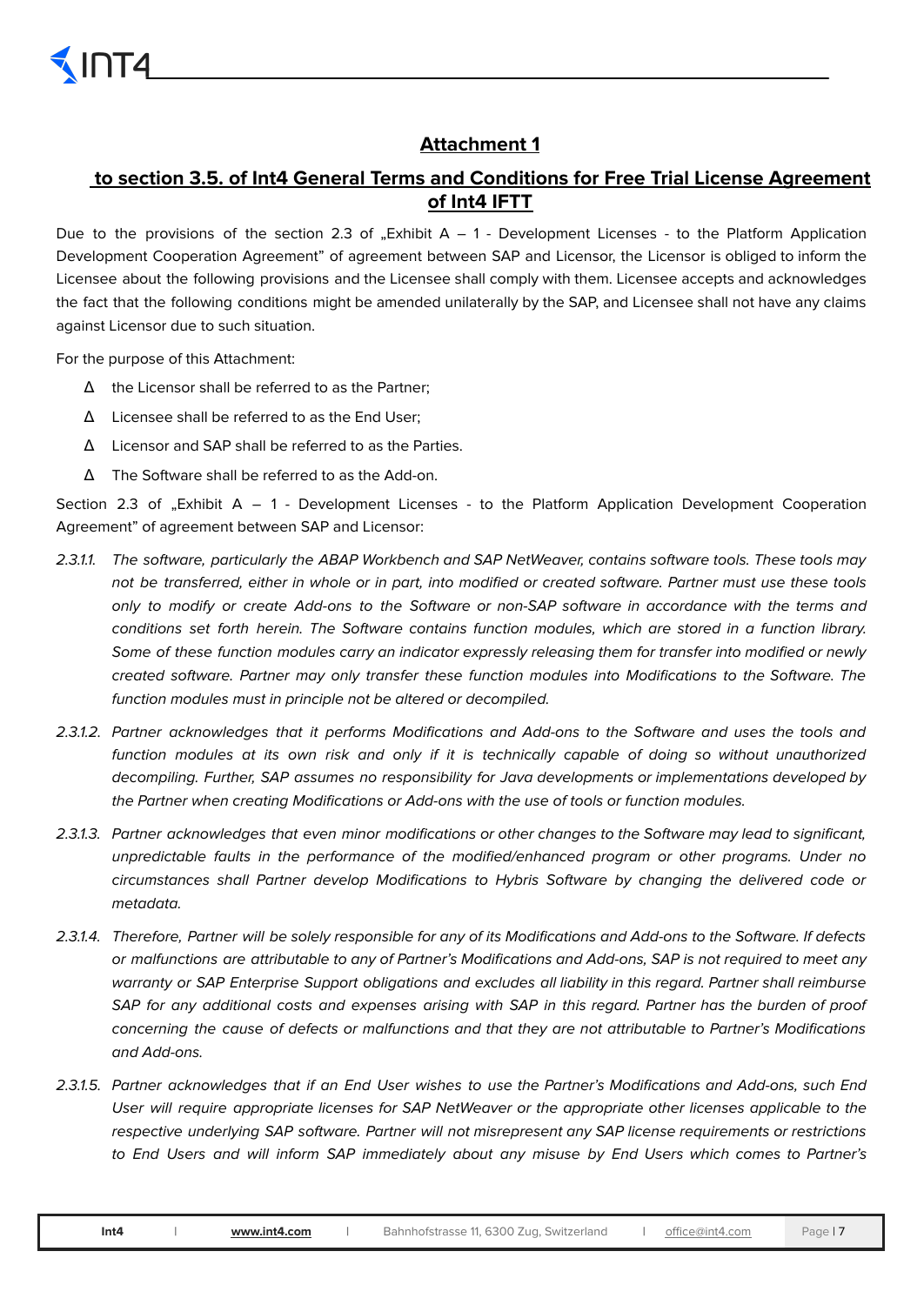

attention.

- 2.3.1.6. Partner shall be entitled to develop Modifications and Add-ons for the Software subject to the conditions set forth under this Section 2.3.
- 2.3.2. Modifications
- 2.3.2.1. The ownership of Modifications and any Intellectual Property Rights embodied therein, shall vest with SAP. Partner irrevocably assigns to SAP all Partner's rights, title and interest ("Assigned Intellectual Property Rights") in and to the Modifications, including the right to register or file proprietary rights based on the Modifications. Partner further agrees to provide to SAP promptly upon SAP's request all pertinent facts and documents relating to such Modifications and to perform promptly such lawful acts and to sign promptly such further applications, assignments, statements, and other lawful documents as SAP may reasonably request to effectuate fully this assignment.
- 2.3.2.2. SAP grants to Partner a worldwide, non-exclusive, fully paid up, royalty free, perpetual, irrevocable license under the Assigned Intellectual Property Rights in the Modifications to make, have made, use, reproduce, display, distribute, create derivative works of, lease, sell, offer for sale, import, export or otherwise transfer through standard tiers of distribution (a "Full License") to any Partner created code included in the Modifications, subject to SAP's ownership of the underlying and/or unmodified code.
- 2.3.2.3. Partner grants SAP a Full License to any Partner Background Materials in the Modifications, provided that such Partner Background Materials are used only in connection with the Modification and/or derivative works thereof.
- 2.3.2.4. Subject to the extent of Partner's rights therein, Partner further grants SAP a Full License to any third-party materials incorporated in the Modifications. To the extent Partner does not have sufficient rights to grant SAP a Full License to such third-party materials, Partner covenants to use its best efforts to procure such rights for SAP in and to the third-party materials incorporated in such Modifications.
- 2.3.3. Add-ons

The ownership of Add-ons shall vest in Partner. For clarification purposes: Platform Applications or parts thereof which add new and independent functionality to the Software are to be considered Add-ons under this Agreement.

- 2.3.4. Enterprise Service Licensing Terms of Modifications and Add-Ons.
- 2.3.4.1. In addition, any Modifications or Add-ons must not:
- 2.3.4.1. unreasonably impair, degrade or reduce the performance or security of the SAP Software;
- 2.3.4.1.2. enable the bypassing or circumventing of SAP license restrictions and/or provide users with access to the Software to which such users are not directly licensed;
- 2.3.4.1.3. render or provide, without written consent from SAP, any information concerning SAP software license terms, SAP Software, or any other information related to SAP products. Partner shall refer any End User requiring such information to SAP; and/or
- 2.3.4.2. In exchange for the right to develop Add-ons under this Agreement, Partner covenants not to assert any Intellectual Property Rights in Add-ons created by Partner against any SAP product, service, or future SAP development.
- 2.3.5. Miscellaneous
- 2.3.5.1. Except to the extent explicitly specified in this Section 2.3, nothing shall be construed, whether by implication, estoppel or otherwise, to transfer ownership rights in or grant license rights to the Background Materials of the